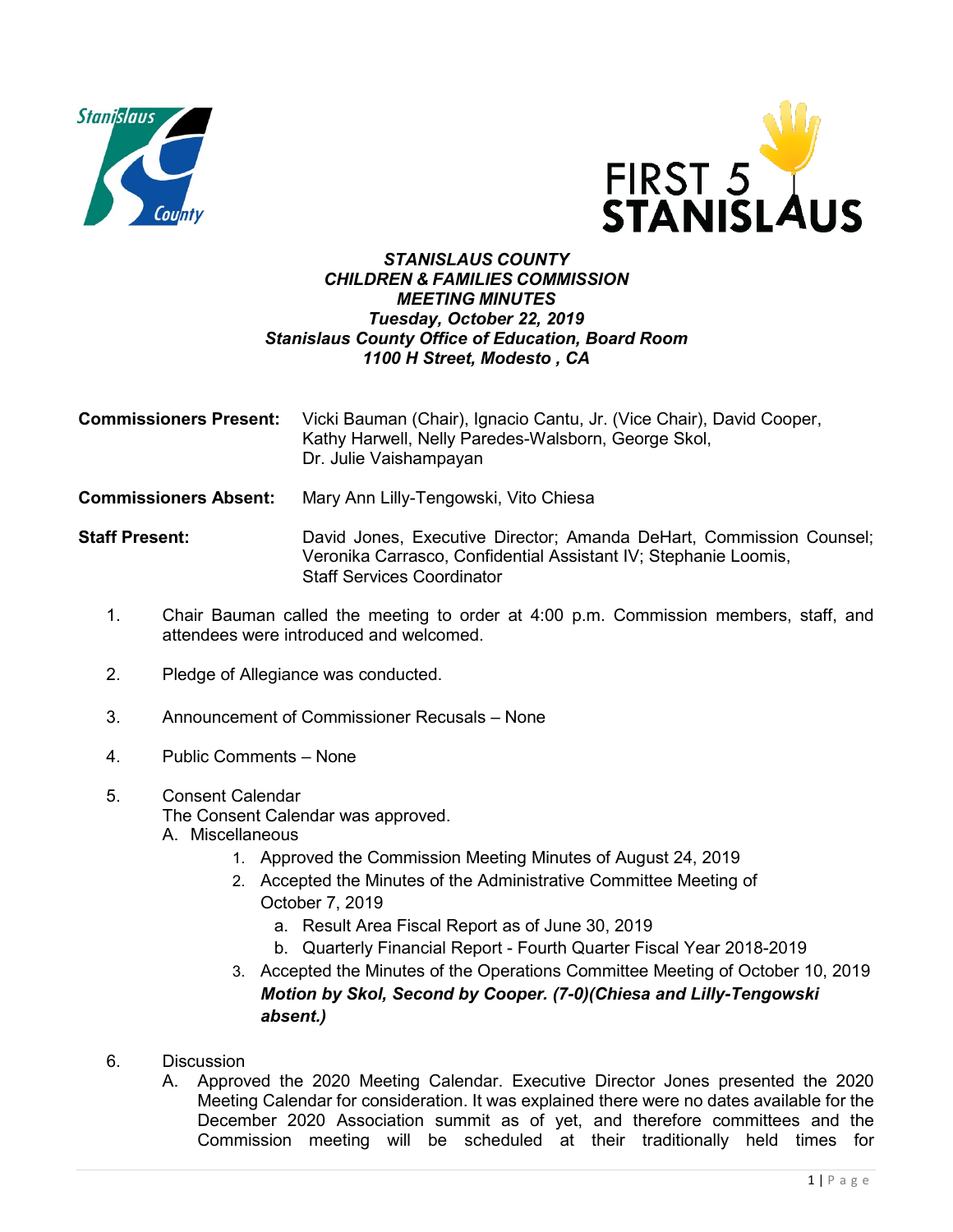November/December. If changes are needed in the future, a proposal will be brought back to the Commission. Commissioner Bauman (Chair) asked whether rooms had been secured for commission meetings during the remodeling taking place at the Stanislaus County Office of Education building. Jones mentioned that rooms had been secured. *Motion by Skol, Second by Vaishampayan. (7-0)(Chiesa and Lilly-Tengowski absent.)*

## 7. Public Hearing

A. Accepted the 2018-2019 audit report. Staff was thanked for their work leading up to the audit. Brian Henderson, independent auditor, was introduced and presented the First 5 Stanislaus 2018-2019 audit report.

Henderson explained that there were two reports issued. There were no findings noted in either. Revenue for May and June was adjusted because numbers were not available from the state when the audit originally started. Overall, no significant changes in financial statements were found and First 5 is in a strong financial position.

The Public Hearing on the audit was opened at 4:14 p.m. by Chair Bauman and, hearing no comments, the Public Hearing was closed at 4:15 p.m. *Motion by Paredes-Walsborn, Second by Skol. (7-0)(Chiesa and Lilly-Tengowski absent.)*

B. Accepted the Local Annual Report and authorized staff to submit the 2018-2019 Local Annual Report to First 5 California. The Commission heard a presentation from Stephanie Loomis on the 2018-2019 Local Annual Report. Stephanie shared an overview of the accomplishments achieved during FY 2018-2019.

The Public Hearing on the Local Annual Report was opened at 4:23 p.m. by Chair Bauman and, hearing no comments, the Public Hearing was closed at 4:24 p.m. *Motion by Harwell, Second by Vaishampayan. (7-0)(Chiesa and Lilly-Tengowski absent.)*

- 8. Correspondence None
- 9. Commissioner Reports

Chair Bauman shared that Stanislaus County Office of Education has received a grant to conduct mental health trainings. These trainings will be focused on Turlock, Hughson, and Patterson due to their high depression rates

- 10. Staff Reports
	- Stephanie Loomis provided a brief recap on the August 24, 2019 Early Care and Education Conference. She shared 99% of the 200 attendees rated the conference as excellent/good and 99% of attendees reported they will use information learned at the conference and apply it to their classroom/center.
	- Executive Director Jones highlighted that First 5 has yet to receive 2019-2020 funds from the state and the situation will continue to be monitored. He shared that First 5 Stanislaus may be applying for IMPACT funding at the end of December or early January. First 5 will be taking a close look at opportunities for this funding and how it could be used to support work in Family Resource Centers. First 5 is going through this process in collaboration with the Yosemite Community College District and Stanislaus County Office of Education.